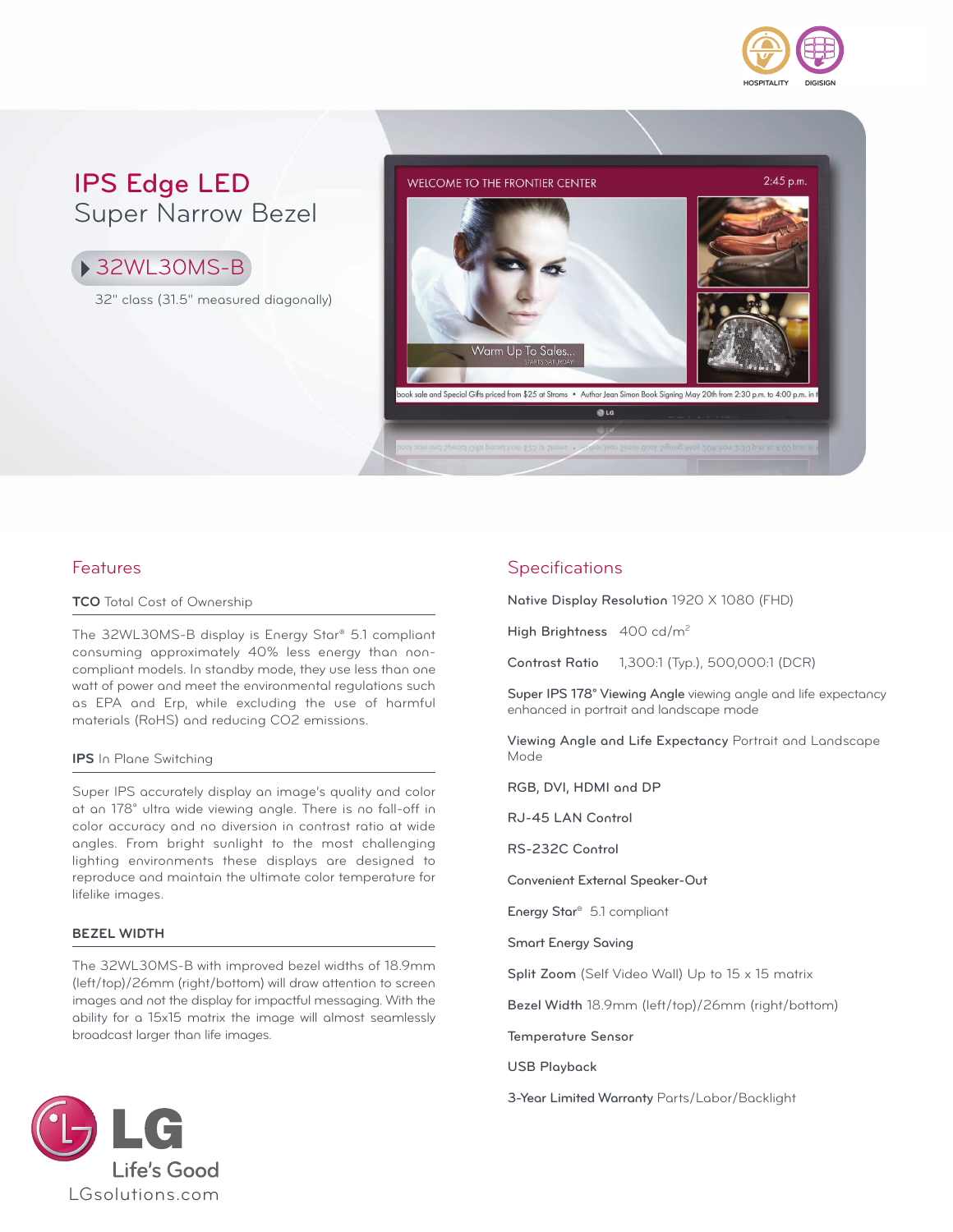# **SUPS** Superb Picture Quality

#### **NO BLACKENING DEFECT**

Display has a built-in temperature control that adjusts to light and heat eliminating dark or blackened areas.



If the outdoor temperature is 86°F the surface temperature of display is 185°F

### Wide Viewing Angle

Provides a clear image virtually at any angle.



### Improved Bezel & Depth



### **TRUE WIDE VIEWING**

Color changes and distortion are eliminated from any viewing angle.



Color change average @ 60° Gamma change average @ 60° **PANEL STABILITY**

Minimized image distortion when external pressure is applied.



**IPS** Normal



### High Picture Quality & **Brightness**

Clear and vivid picture quality with the deepest black. Consumes approximately 40% less energy the LCD models.



### Smart Energy Saving

Reduce energy consumption by approximately 30%



Easy & Fast Delivery of Content

USB multi-media playback.



### 24/7 Operation

The strength of LG's PD Module allows operation 24 hours a day. It is highly effective and provide continuous performance.

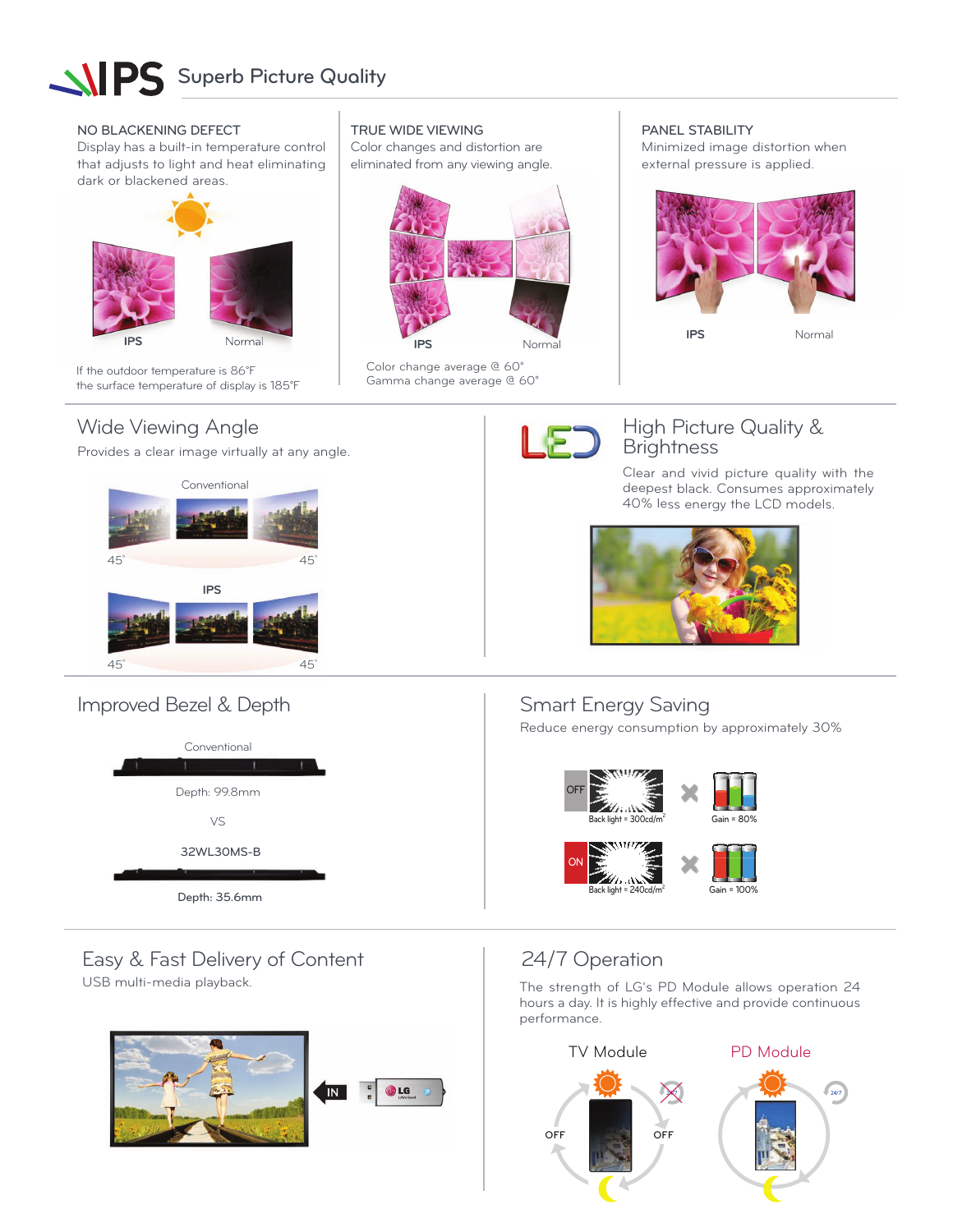

## when it's green.

LG is committed to improving product development, manufacturing and usage to meet the demand for products with environmentally friendlier features. Our televisions have technologies to reduce power consumption and in return increase cost savings per room.

#### **EcoSmart**

- **Intelligent Sensor**  Continually monitors room light conditions to automatically optimize the picture quality for a more enjoyable viewing experience, which can help save energy.
- Dynamic Power Savings Using built-in algorithms, TV will automatically reduce the power consumption based on incoming video, while maximizing picture performance.
- Static Power Savings Picture brightness level can be set at the preferred power consumption level to reduce power and increase energy savings.
- **CEC Compliant**  Meets the Appliance Efficiency Regulations of the California Energy Commission.
- **RoHS Compliant** Meets directive on restriction of hazardous substances.
- **Energy Star 5.1 Qualified** Meets current reduction requirements of energy consumption.



IN

<u>ලෙසා</u>)

 $\Xi$   $\Xi$   $\Xi$ 

ා ව